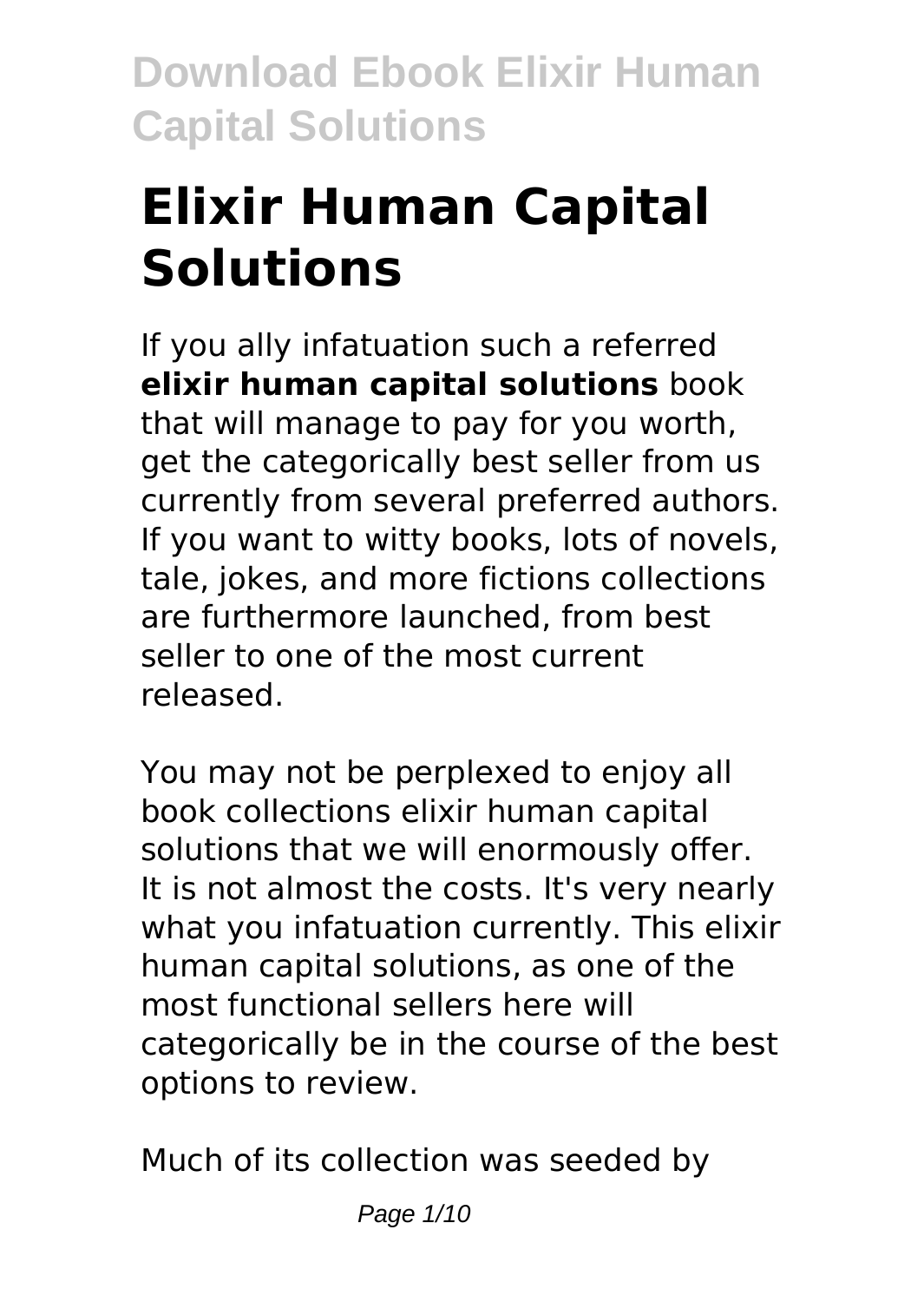Project Gutenberg back in the mid-2000s, but has since taken on an identity of its own with the addition of thousands of self-published works that have been made available at no charge.

### **Elixir Human Capital Solutions**

Elixir Consulting (Gi Human Resources & Services Pvt. Ltd.) is a full service recruitment company, wholly owned by the Gi Group - one of the world's leading companies in the area of human capital...

### **Elixir Consulting (A Gi Group company) | LinkedIn**

Naomi Myers, who joined the company in 2020, is responsible for the development and execution of human resource strategies for Elixir. She has more than 25 years in the human resources field and an extensive track record of success as a human resources advisor and counselor to executive leadership teams at large organizations.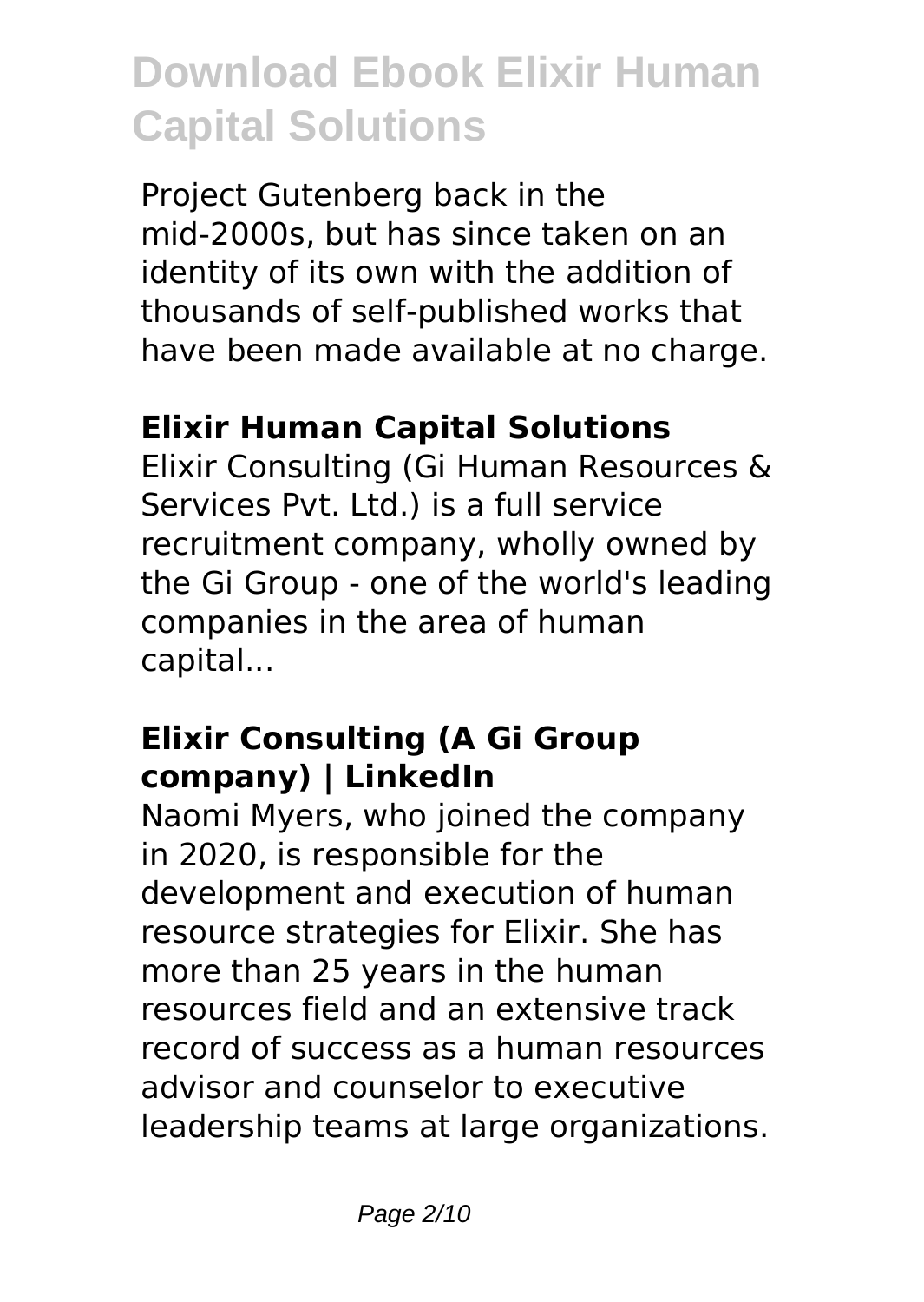### **Our Leadership - Elixir-Home**

We would like to show you a description here but the site won't allow us.

### **Indeed**

Elixir Solutions Private Limited is a Private incorporated on 25 February 2002. It is classified as Non-govt company and is registered at Registrar of Companies, Cuttack. Its authorized share capital is Rs. 300,000 and its paid up capital is Rs. 100,000.

### **ELIXIR SOLUTIONS PRIVATE LIMITED - Company, directors and ...**

Elixir Asset Management Limited (EAML) is a prominent Asset Management Company based in Nigeria with international affiliations. We are an integral part of Elixir Investment Partners Limited, a prestigious financial institution with specialization in Investment Banking and Asset Management services.

### **ELIXIR ASSET-MANAGEMENT**

Page 3/10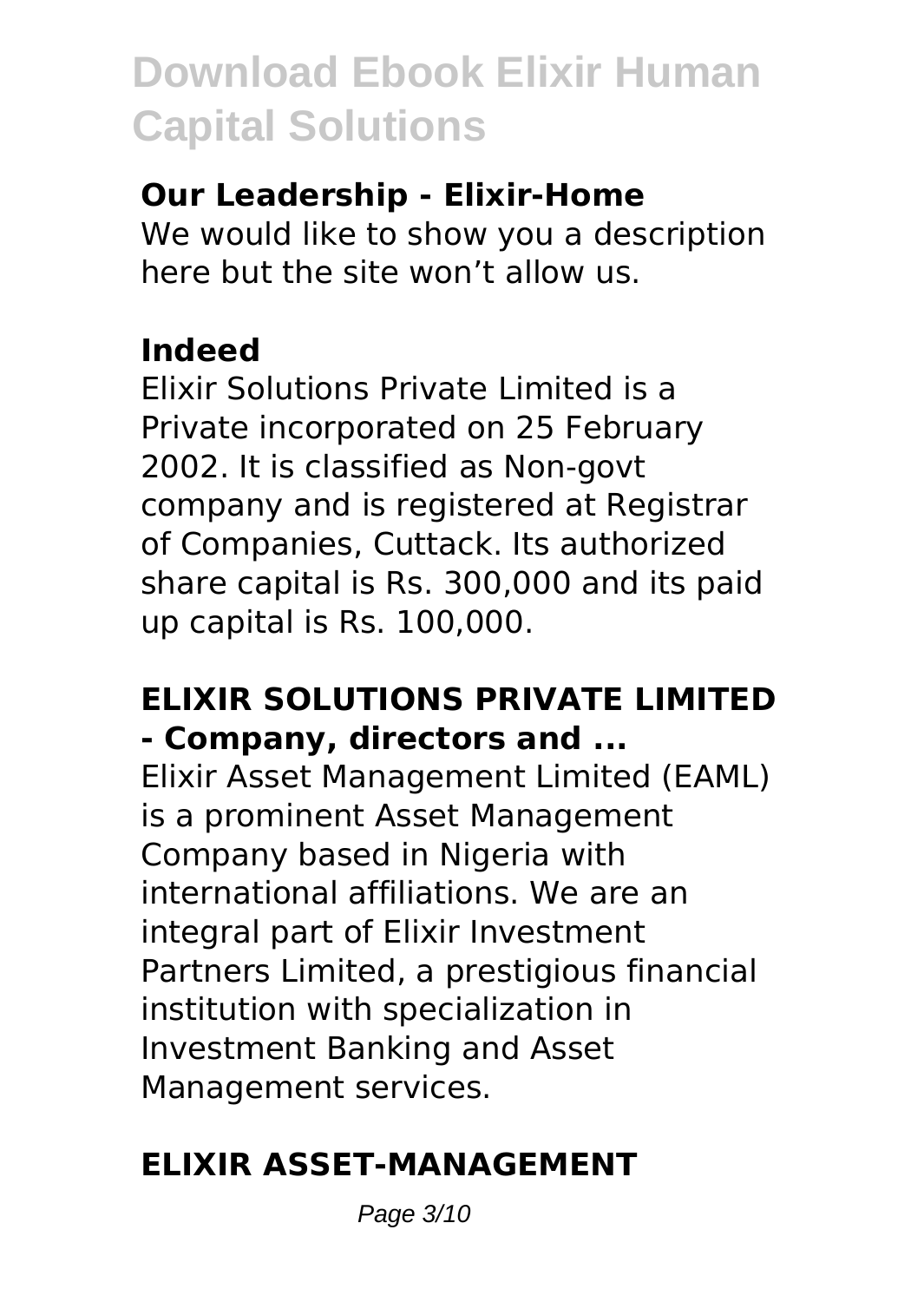### **LIMITED**

KSEEB Solutions for Class 10 Maths Chapter 9 Polynomials Ex 9.4; KSEEB Solutions for Class 10 Maths Chapter 1 Arithmetic Progressions Ex 1.4; KSEEB Solutions for Class 10 Maths Chapter 14 Probability Ex 14.2; KSEEB Solutions for Class 10 Maths Chapter 3 Pair of Linear Equations in Two Variables Ex 3.7

### **Karnataka Class 10 English Solutions Chapter 2 The Elixir ...**

A Leader in Retained Executive Search, Career Transition Coaching, and Consulting Advisory Services. We are a firm specializing in Retained Executive Search, Career Transition Coaching, Consulting and Advisory Services. As a leader in executive search, Human Capital Solutions, Inc. provides significant value via its proprietary business platform.

### **Human Capital Solutions – The Leader in Executive Search a ...**

Human Capital Solutions, Inc. (HCS) is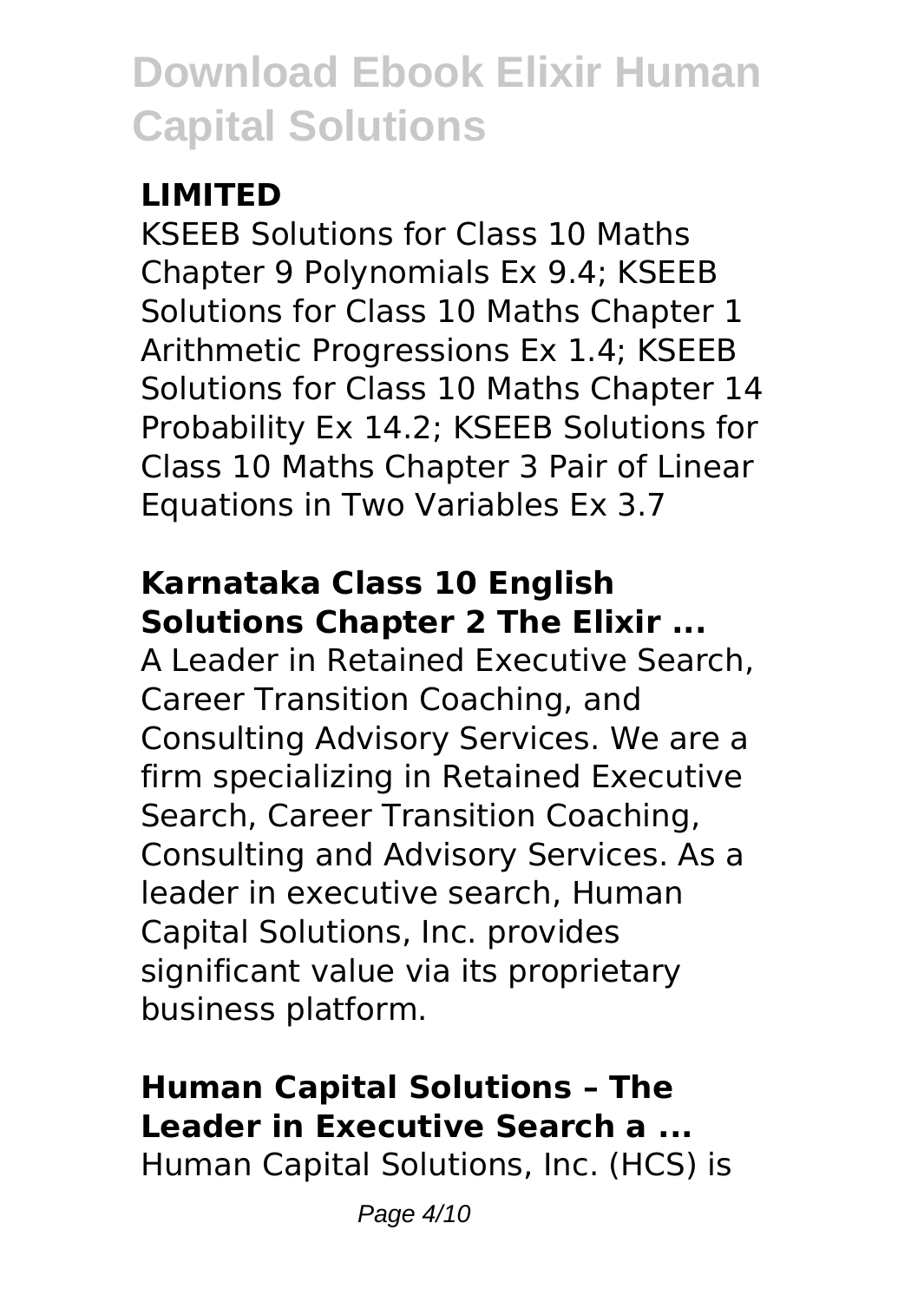focused on achieving and obtaining the strategic and financial goals your business is seeking. HCS has the People, Methodology, Processes, Technology and Systems to deliver the Results your shareholders or owners demand regarding top key talent and human capital. Our retained executive search consultants are experienced industry veterans connected to ...

### **WHAT WE DO – Human Capital Solutions**

"Human Capital Solutions have recruited over 70% of our Engineering Services business unit. In a challenging and competitive market the level of professionalism, honesty and the A grade talent presented has always impressed us. The individuals we have recruited have added a significant commercial advantage to our business unit.

### **Home | Human Capital Solutions**

Human Capital Solutions Executive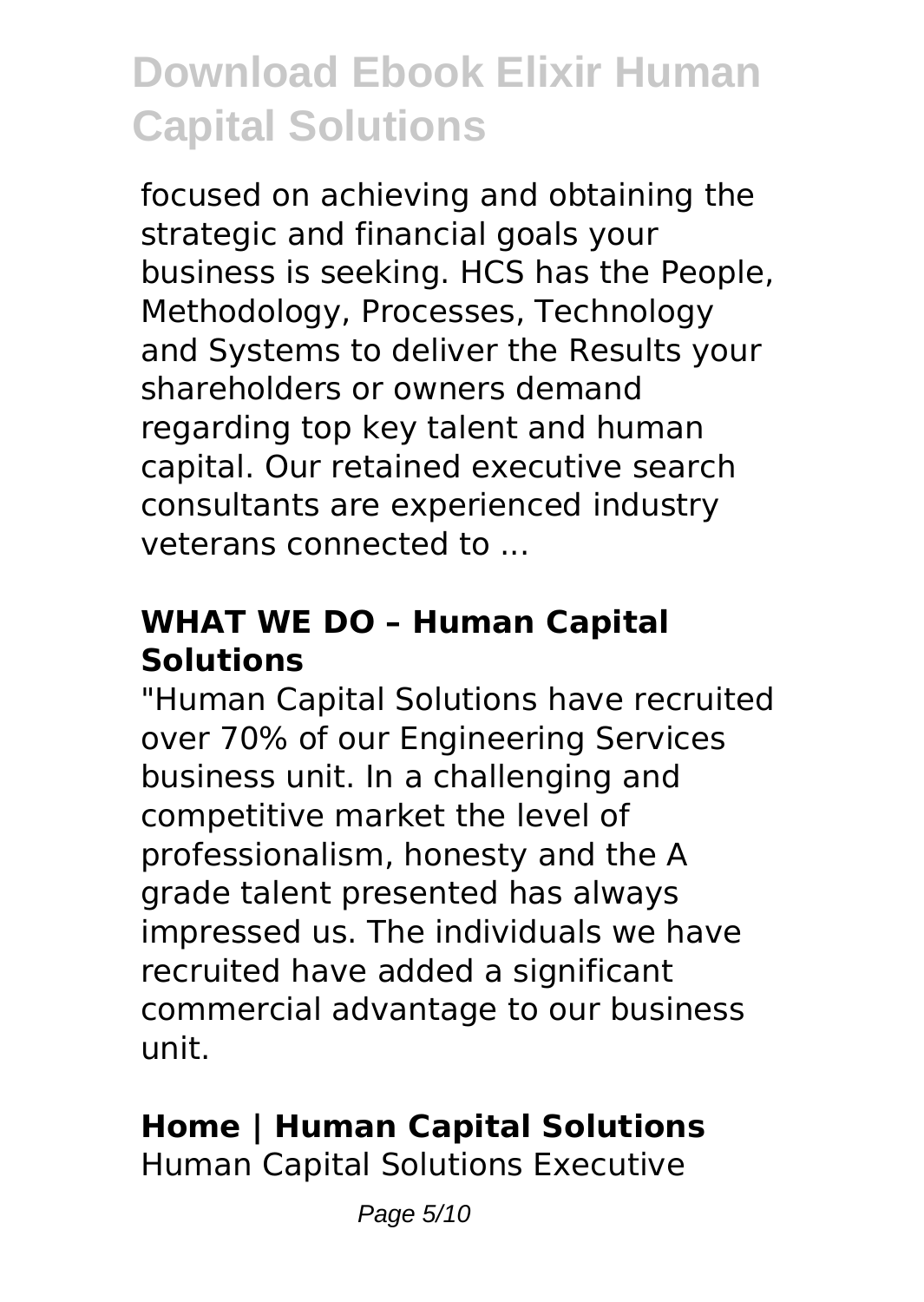Search je kompanija sa sedištem u Novom Sadu čija je osnovna delatnost profesionalno traženje i selekcija kadrova primenom metode direktnog traženja kandidata. Radimo po principu pojedinačnih potreba klijenata i u zavisnosti od strukture kompanije, strategije, organizacione kulture, potreba radnog mesta, pronalazimo adekvatan kadar koji je iskrojen prema ...

#### **HCS Executive Search**

Amanda Marinelli Latham has joined Human Capital Solutions Inc. as managing director of business development, according to a news release. Marinelli Latham will focus on developing new business partnerships, expanding from Wilmington to the Triangle and Triad regions, officials stated in the release. "Our firm is thrilled to have Amanda join the HCS team," Bo Burch, CEO at Human Capital ...

### **Human Capital Solutions welcomes**

Page 6/10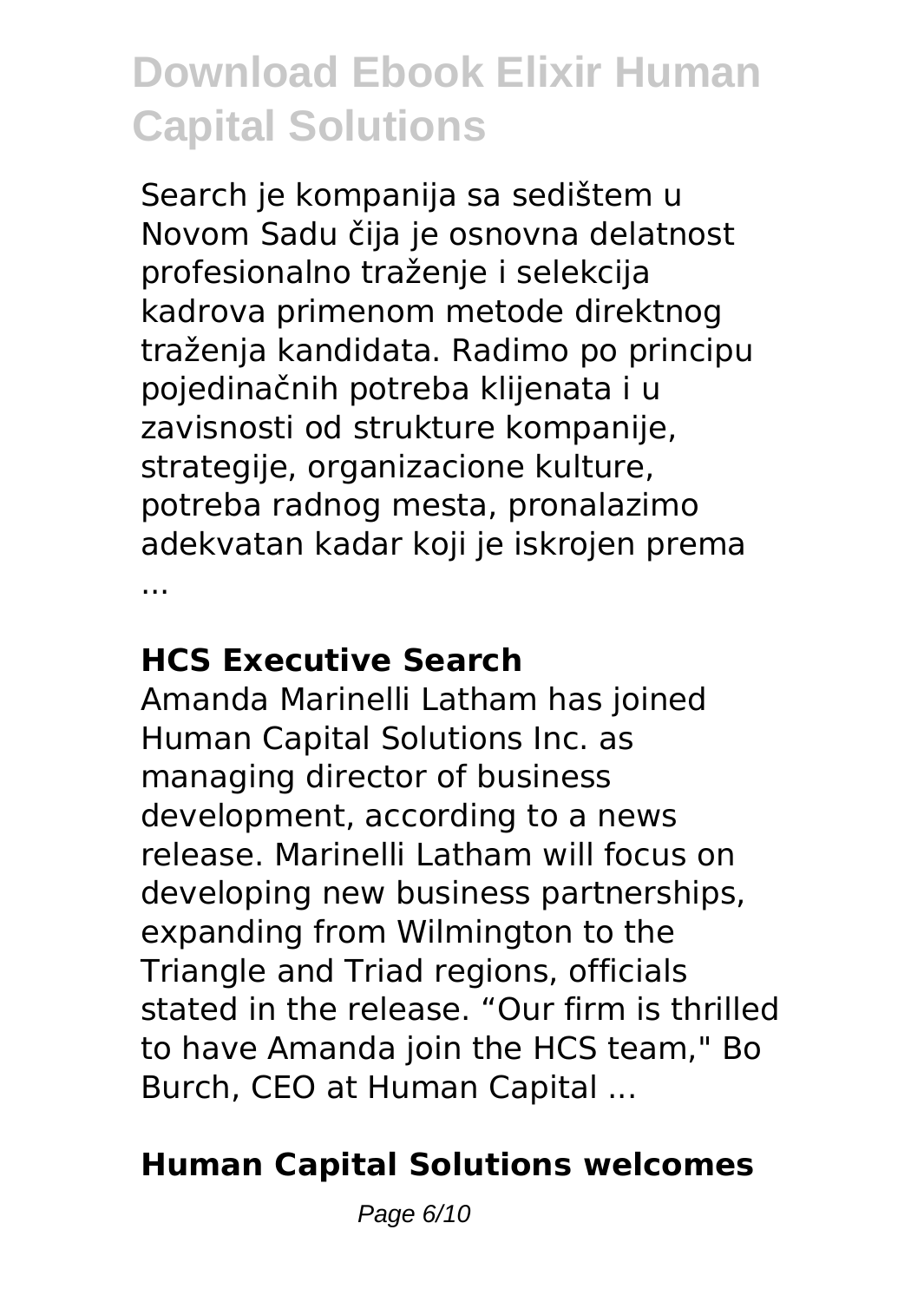#### **Amanda Marinelli Latham ...**

Thandabantu Human Capital Solutions is committed to instilling best practices, systems and procedures to ensure full compliance with transformative legislation such as the Employment Equity Act and the Skills Development Act. We advise on: Employment and Skills Development consultative meetings with employees . Employment Equity Analysis

### **Thandabantu Human Capital Solutions**

At Human Capital Solutions, we understand that all individuals, jobs and businesses are all unique. Therefore, our approach is informed by openness, curiosity and a commitment to respect and customization. We don't use a 'one size fits all' approach and we take the time to truly get to know you ...

### **Human Capital Solutions**

Please contact Stuart Marshall at Human Capital Solutions for more details. Non-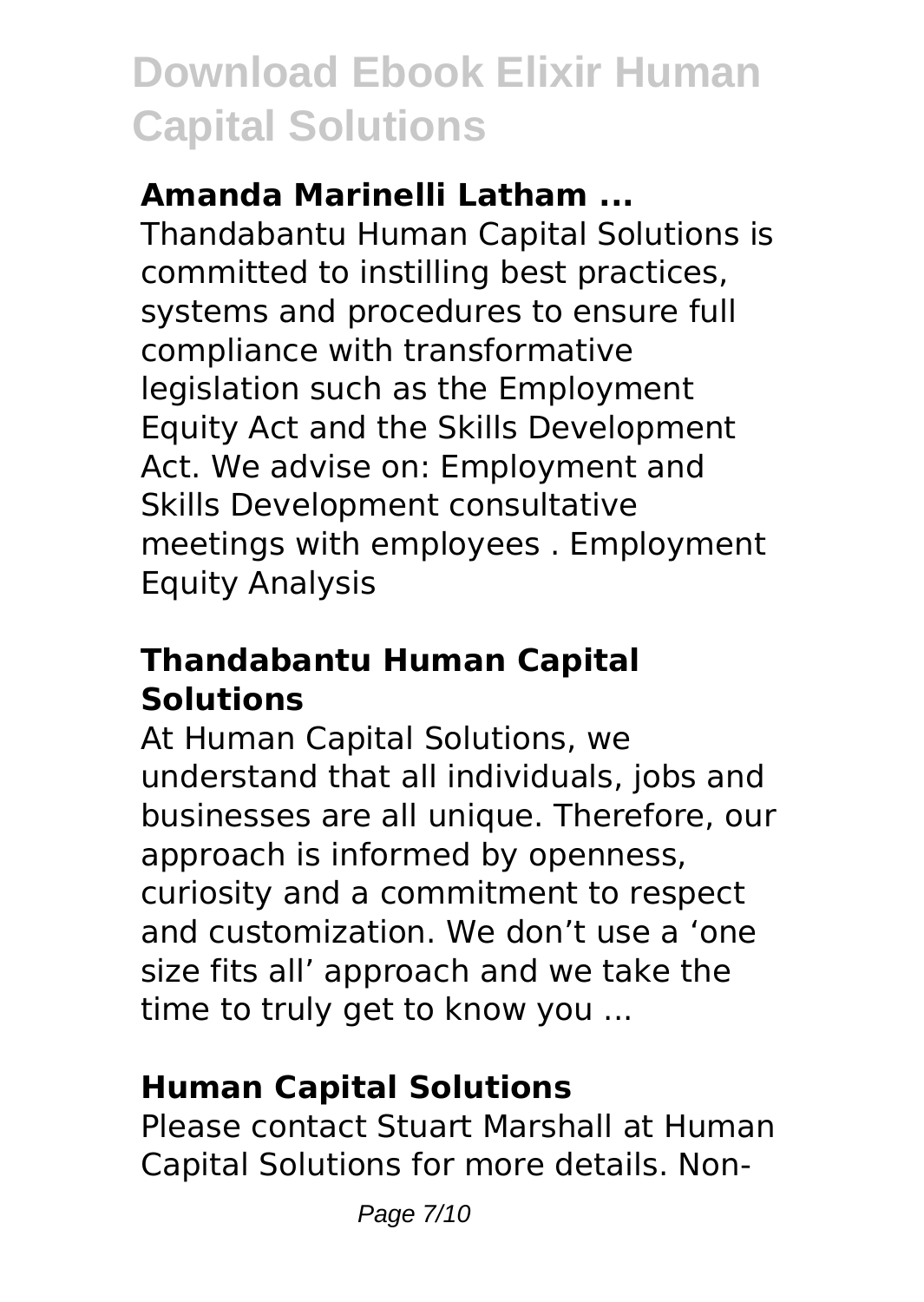UK Residents must provide proof that they have the right to work in the UK upon application. More Apply. Business Development Manager. £50000 - £75000 per annum Package Bonus Job Security .

### **Found 14 Jobs | Human Capital Solutions**

Spr human capital solutions is a Telecom Company which was established in the year 2013. We are providing solutions to help the telecom service providers, network operators, vendors and equipment manufacturers to maximize the value of technology investments and deliver the highest service levels to their customers

### **SPR HUMAN CAPITAL SOLUTIONS**

Human Capital Solutions Contingent Workforce Solutions. For temporary and contingent human resources, Crown is the right partner to meet your staffing needs. Our innovative and far-reaching recruiting processes deliver talented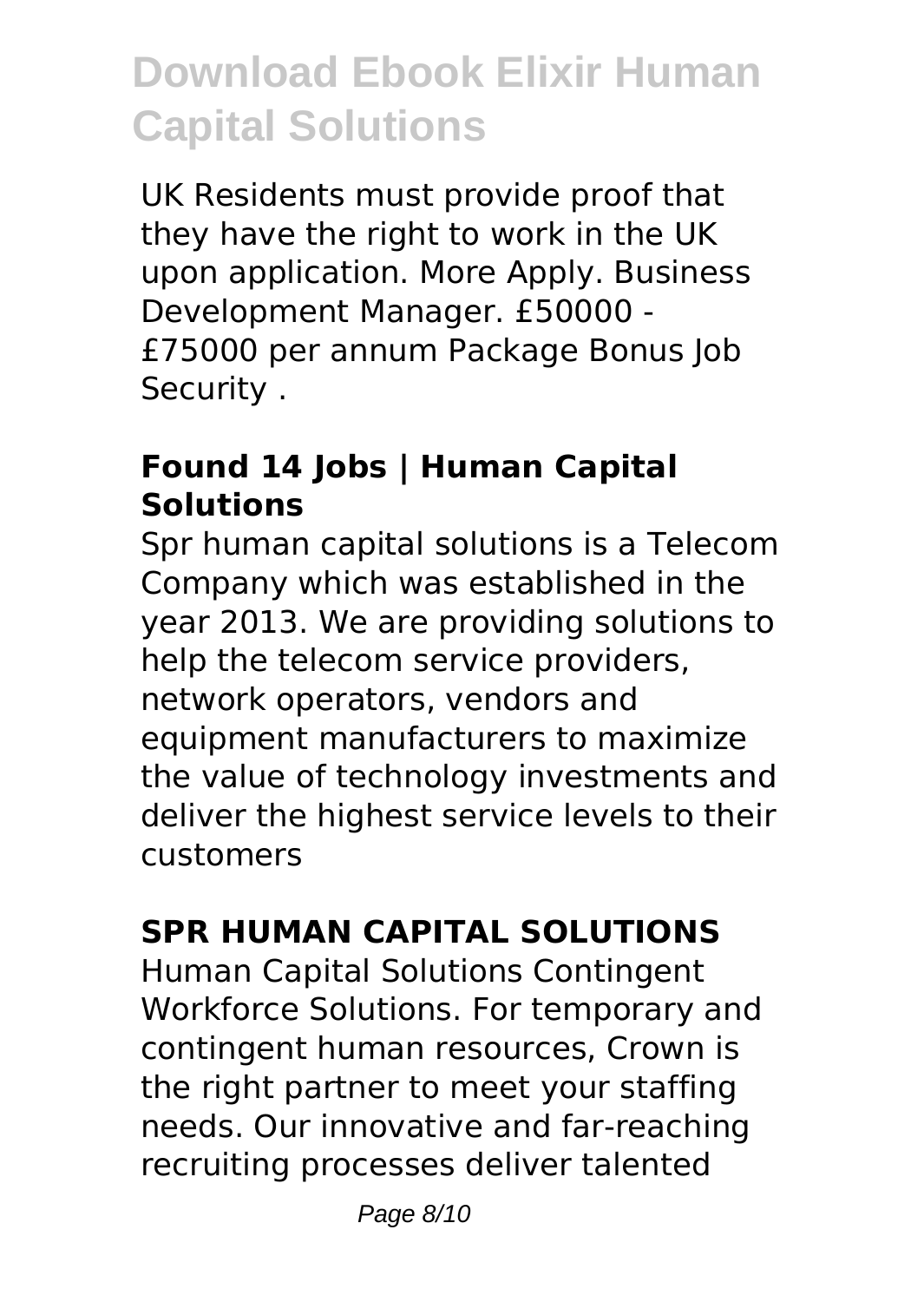workers in a variety of fields.

### **Human Capital Solutions – Crown Solution**

Innovative solutions to support organizations in achieving strategic human capital objectives. Rawaj has been purpose built to help our clients grow by providing them the right solutions, expertise and innovative services that can be used separately or as a combined HCM strategy.

#### **RAWAJ Human Capital Management Solutions**

The latest report on the human capital management solutions market, 2020-2024 estimates it to register an incremental growth of USD 8.97 bn, at a CAGR of over 8% during the forecast period.

#### **Human Capital Management Solutions Market Will Pose an ...**

Find a ful list of current open job listings for Mosaic Human Captial. Find both